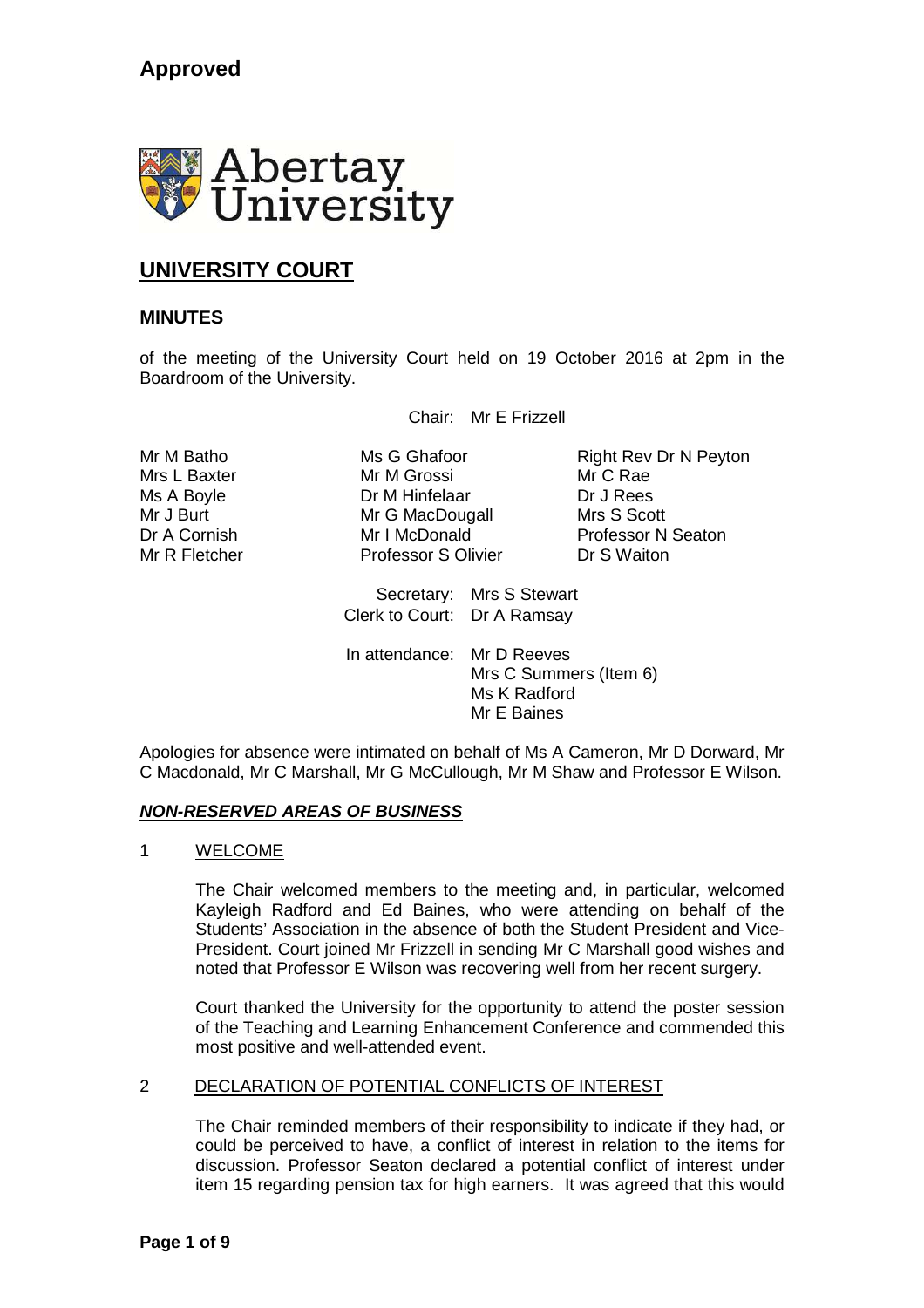be noted.

# 3 MINUTES OF THE MEETING OF THE CHAIR'S COMMITTEE HELD ON 10 OCTOBER 2016

Court noted the above minutes, submitted for information as Enclosure 1.

# 4 MINUTES OF THE MEETING OF THE UNIVERSITY COURT HELD ON 22 JUNE 2016 – UNRESERVED AREAS OF BUSINESS

Court approved the above minutes, submitted as Enclosure 2, as an accurate record.

#### 5 MATTERS ARISING FROM THESE MINUTES

The Chair advised Court that there was one matter arising under paragraph 99, regarding the sale of Alloway Halls. Mr Frizzell noted that the disposal of the residence had been concluded to the mutual satisfaction of both parties and that a very positive article had been published in The Courier newspaper.

Thereafter, Court noted that there were no other matters arising which were not already on the agenda.

# 6 SFC OUTCOME AGREEMENT 2015/2016 SELF-EVALUATION

CT/1016/03

*[Secretary's note: the Director of Strategic Planning joined the meeting at this point]*

The Director of Strategic Planning introduced the above paper, intended to provide Court with a draft report on progress made against the outcomes in the University's 2015/2016 Outcome Agreement with the Scottish Funding Council.

Mrs Summers advised Court that the University was required to submit an annual report to the SFC by 31 October each year on progress against the previous year's targets as well as providing an early indication of progress towards 2016/2017 outcomes, particularly in relation to widening access measures. Members were advised that the University had delivered the outcomes related to widening access, although the SFC measures did not capture all contextual offer information. Retention rates as defined by the HESA performance indicator had dropped but this was partly due to a change in the way in which awards were recorded. Scores in the NSS and in graduate employment had improved and 2016 had seen a 13% increase in research project income against 2020 targets. Knowledge exchange income had fallen by 12%, impacted by the conclusion of several multi-year European Structural Fund grants.

In discussion, Court noted that, while graduate employment had improved, Abertay's performance was relatively low in comparison with other Scottish universities. Members were advised that the success of several of the University's non-traditional programmes meant that a significant number of students left to enter employment before completing their degree. The University had identified employability as one of five strategic priority themes and work was underway to address this.

Members sought further information on the destinations of leavers and it was agreed that the Director of Strategic Planning would produce a short paper,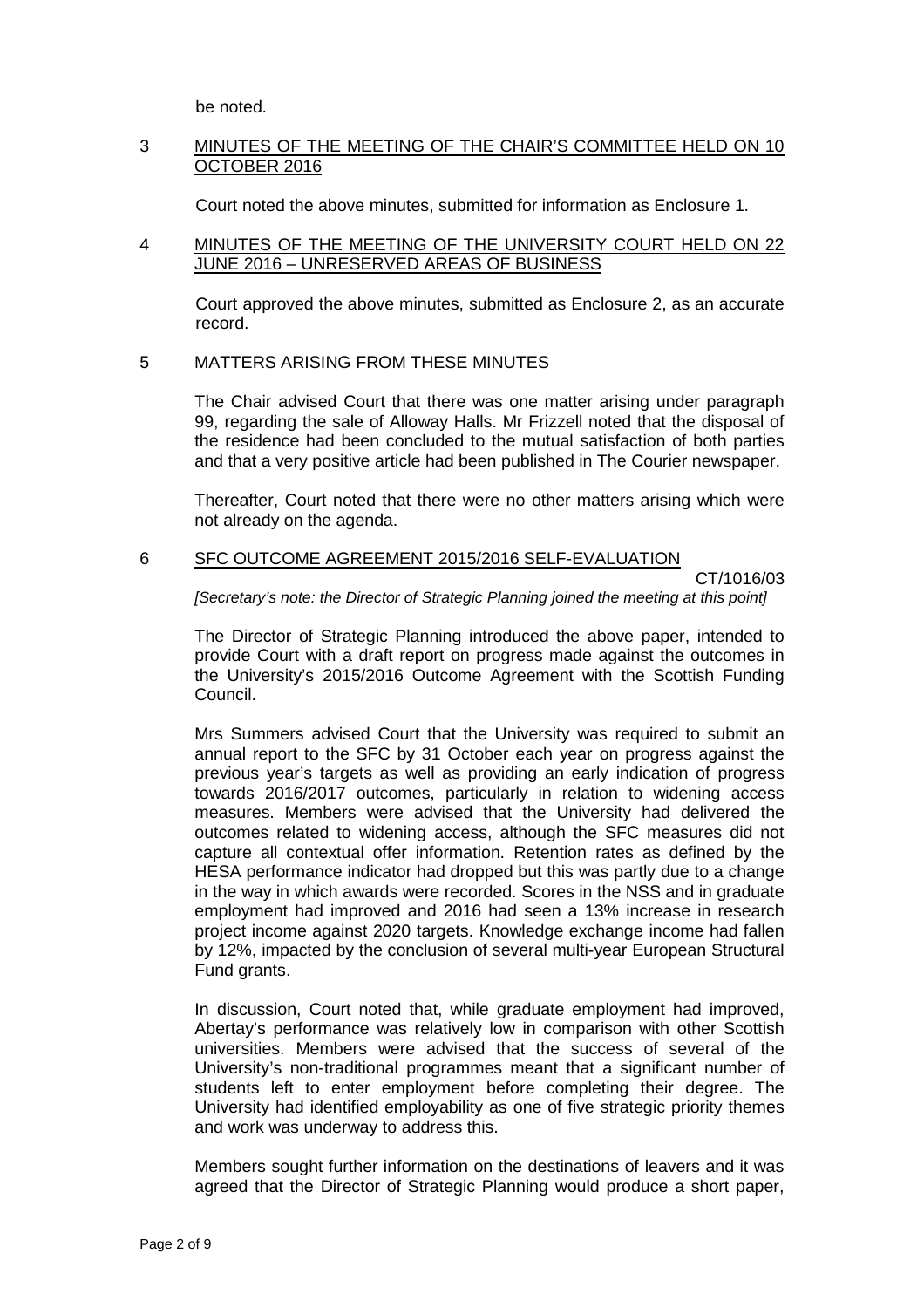which would be presented to a future meeting of Court.

Thereafter, Court approved the report.

*[Secretary's note: the Director of Strategic Planning left the meeting at this point]*

# 7 ABERTAY UNIVERSITY AND BREXIT

CT/1016/04

The Principal and Vice-Chancellor introduced the above paper, which had been prepared to apprise Court of the elements of the University's business potentially and actually affected by the UK leaving the EU. Professor Seaton noted that the EU referendum had not yet been held when Court had last met and that, until the terms of Brexit were known, the University would require to plan for a number of scenarios.

In discussion, Court commended the swift action taken by the University to reassure EU staff, noting that there were 44 European members of staff. Members urged management to give consideration to how best to diversify its income streams and were advised that the Director of External and Corporate Relations was reviewing the University's marketing activities to enhance Abertay's global presence. The importance of overseas fee income to the HE economy was noted at a time when the UK government's policy on overseas student visas was likely to deter applications.

Thereafter, Court thanked Professor Seaton and noted the report.

# 8 REPORT OF SENATE

CT/1016/05

Court received and considered the above summary of matters discussed by Senate at its most recent meeting in October. Members noted the activities of the working group established to consider the membership of Senate in view of the Higher Education (Scotland) Act 2016 and the likely timescale for these discussions.

Thereafter, Court noted the report.

# 9 HEALTH & SAFETY ANNUAL REPORT

CT/1016/06

The University Secretary introduced the above report. Mrs Stewart advised members of the continued downward trend in accidents in the University and of first-aid training provided to staff.

Members noted further training delivered in-house, including: Manual Handling; Display Screen Equipment; Working at Height; and, Fire Warden Emergency Procures.

Thereafter, Court noted the report and commended the Healthy Working Lives Group in gaining the Gold award.

# 10 ANNUAL REPORT ON COMPLAINTS HANDLING

CT/1016/07

The University Secretary introduced the above annual report on the handling of complaints by the University in session 2015/2016. Mrs Stewart advised members that fewer complaints had been received than in the previous two sessions. As overall numbers were low, it was difficult to draw meaningful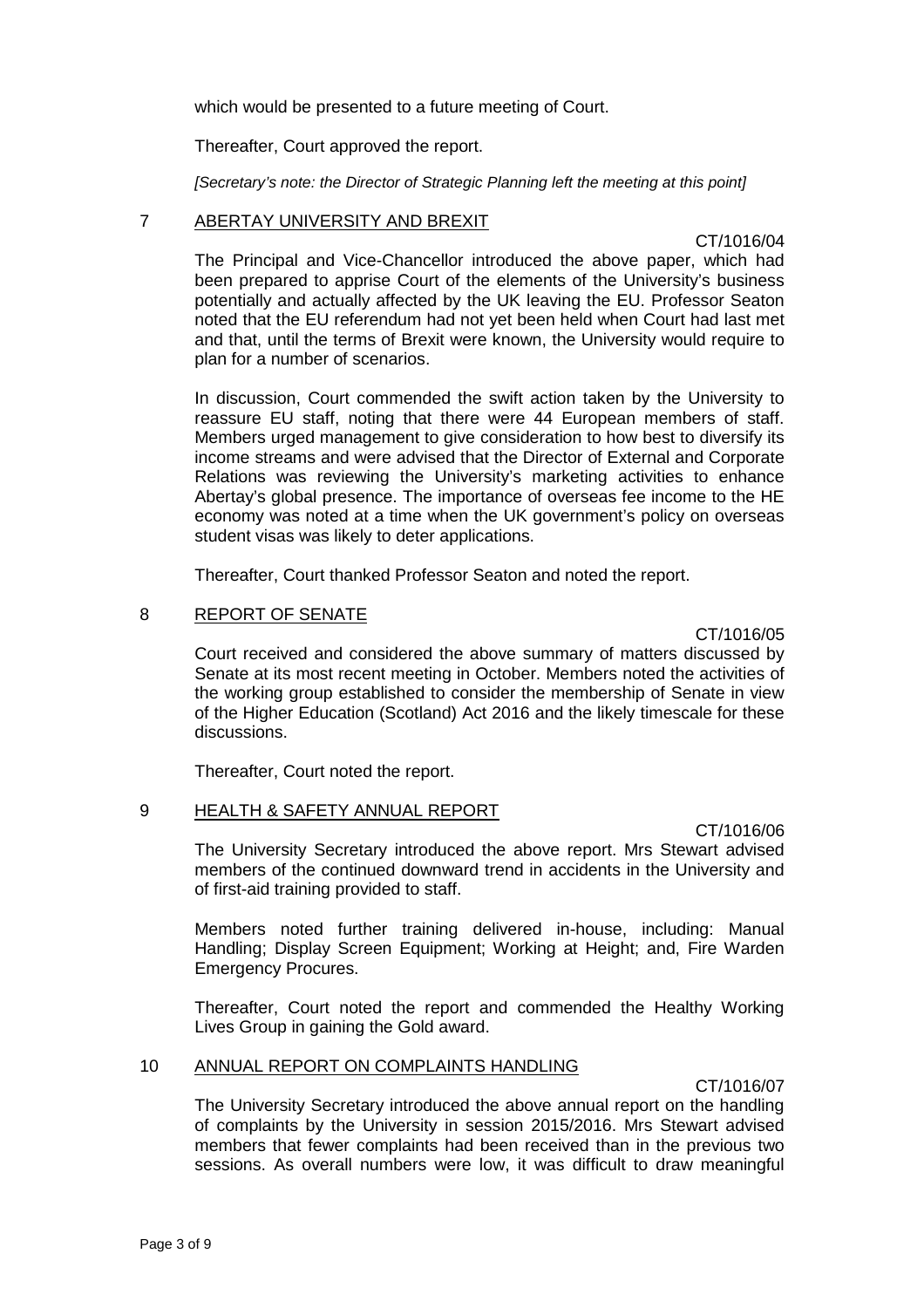conclusions as to trends and, although five complaints had been made about the Dundee Business School, three of these were not upheld.

Members noted that the most common type of complaint related to 'University policies, procedures and administration', followed by 'teaching and assessment'.

Thereafter, Court noted the report.

#### 11 PREVENT DUTY ANNUAL REPORT

CT/1016/08

The University Secretary introduced the above report, produced to enable the governing body to monitor institutional compliance with the Prevent Duty under Section 26(1) of the Counter-Terrorism and Security Act 2015. Mrs Stewart advised Court that the University was required to have policies and procedures for safeguarding events whilst maintaining a commitment to freedom of speech and for the sharing of information about vulnerable students. Further requirements on the University related to active engagement with Prevent partners including Police Scotland and providing staff with training.

The Chair of the People, Health and Equality Committee advised Court that the report had been discussed in detail by the People, Health & Equality Committee, particularly in relation to the External Speakers Policy. It was noted that the Abertay Students' Association did not support the Policy in principle but recognised that it was a legal requirement. Court was advised that the University had a responsibility to implement the requirements of the Duty whilst maintaining its commitment to academic freedom.

Thereafter, the Committee accepted the report.

#### 12 ANNUAL REVIEW OF THE EFFECTIVENESS OF COURT

CT/1016/09

The University Secretary introduced the above report, noting that the Scottish Code of Good HE Governance required the governing bodies of universities to review their effectiveness annually, and, in that context, both to measure compliance with the Code and performance against Court's Statement of Primary Responsibilities.

Mrs Stewart reminded members that Court had agreed in June 2015 that it would consider an evaluative annual report on quantitative and qualitative aspects relating to the conduct of Court and its committees in the preceding academic year. The report, which had been considered by the Governance & Nominations Committee, was the second such report and was recommended to Court for approval.

Court was advised that overall attendance at meetings had improved from 77% to 82% and that the gender balance amongst independent members of Court as at 1 August 2016 had risen from 39% to 44%. Members noted the development opportunities offered, both by the University and by external bodies such as the Leadership Foundation for Higher Education. Stakeholder engagement activities were noted and feedback on the volume of business conducted at meetings deemed appropriate.

In discussion, one member requested an update on staff engagement activities and was advised that an action plan had been developed for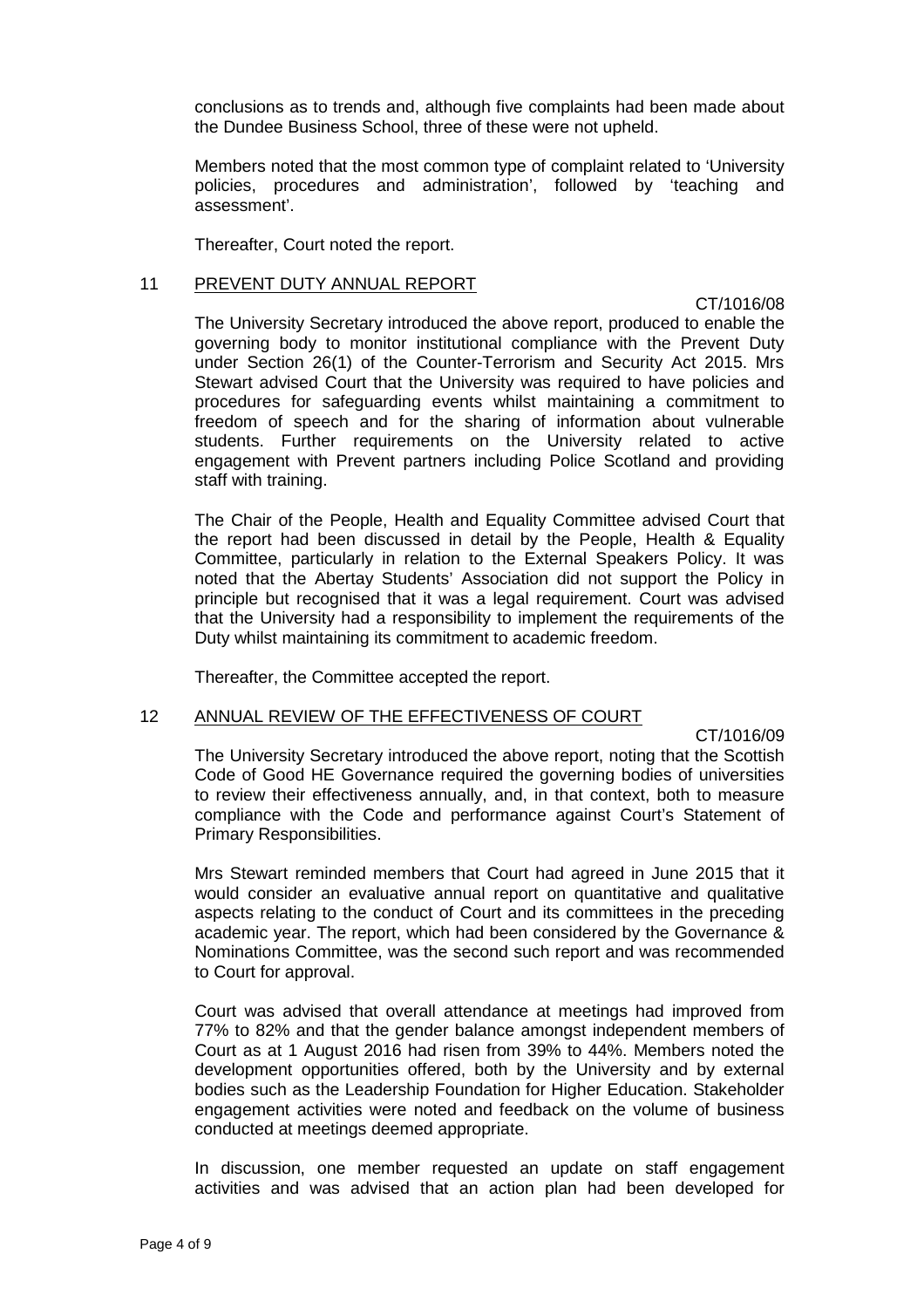improving communication with staff. Further developments included giving consideration to a staff common room. A fuller update on activities would be provided to a future meeting of Court.

Thereafter, Court approved the report.

# 13 INDICATIVE COURT BUSINESS FOR 2016/2017

CT/1016/10

Court received and considered the above indicative agenda items for session 2016/2017. In discussion, members identified the destinations of leavers and staff engagement activities as topics for inclusion in future meetings.

Thereafter, Court approved the indicative agendas for session 2016/2017.

# 14 AUDIT COMMITTEE: MINUTES OF THE MEETING HELD ON 11 OCTOBER 2016

The minutes of the above meeting, submitted as Enclosure 11, were approved.

The following matters were noted:

#### 14.1 Internal Audit: Student Experience report

(paragraph 8.1 refers) Court noted the Committee's consideration of the internal auditors' review of the student experience, which had identified two moderate and two low-rated control weaknesses, all of which had been accepted by management.

#### 14.2 Internal Audit: annual report

(paragraph 8.2 refers) Court noted the Committee's consideration of the annual opinion on the internal auditors' assessment of the effectiveness of the University's systems of internal control. Members were advised that, based on the work undertaken in 2015/2016, KPMG was of the opinion that significant (with minor improvements) assurance could be given on the overall adequacy and effectiveness of the University's framework of risk management, internal control and governance. No reports had been issued with critical recommendations. One report with high-rated recommendations had been issued in relation to selected IT risk areas.

# 14.3 Internal Audit: Follow-up Report

(paragraph 8.3 refers) Court noted that the Committee had received and considered a report of a follow-up review to determine progress made by management in implementing previously-agreed internal audit recommendations. Members noted that good progress had generally been made.

# 14.4 External Audit: Annual Report and Letter of Representation

(paragraph 10 refers) Court noted the Committee's consideration of the above draft annual report letter from the external auditors, including the interim letter of representation. Mr Pitt of PwC advised members that no significant control issues had been identified with management proactive in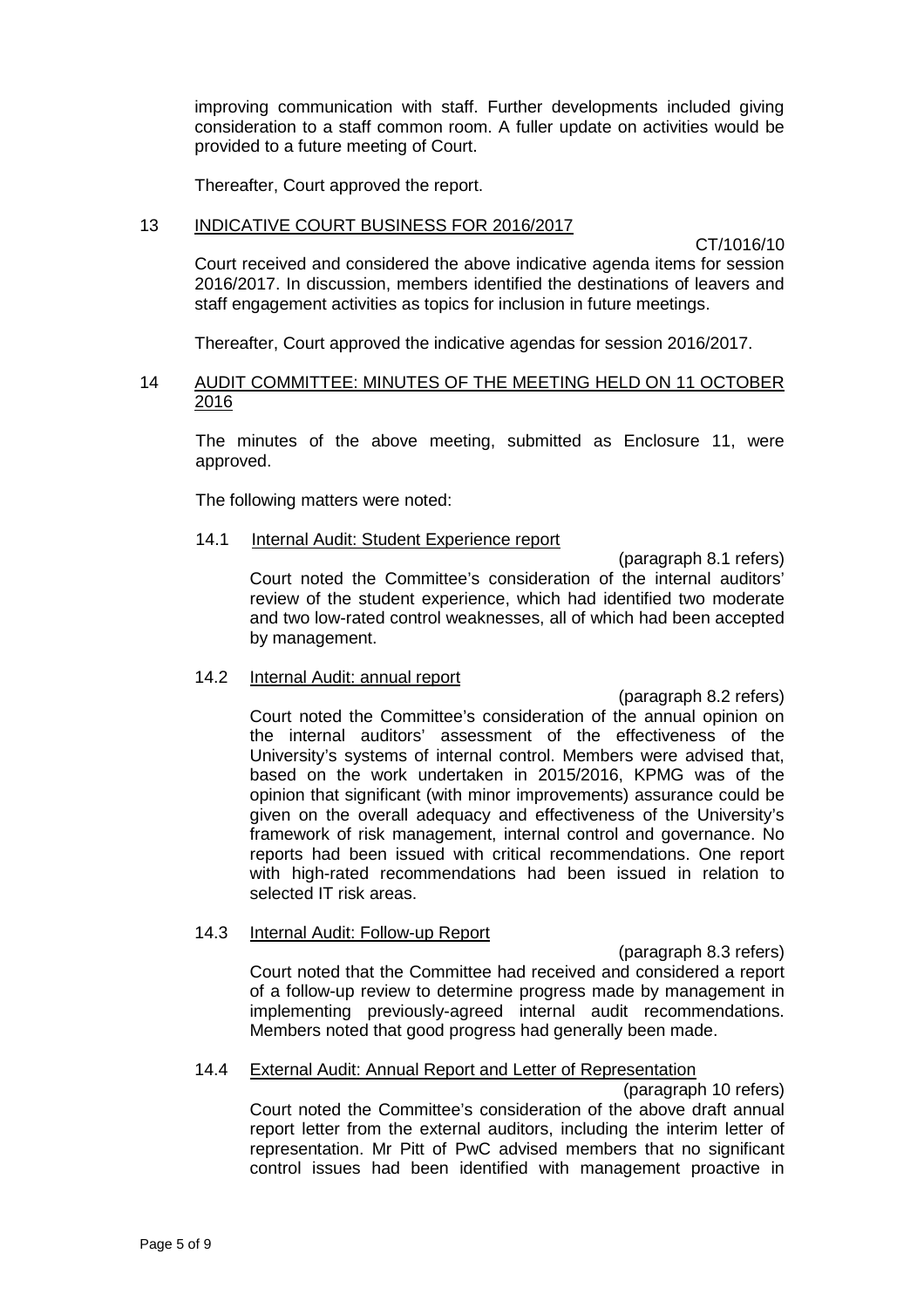addressing any weaknesses identified and putting reliable controls in place.

Court noted that no unadjusted misstatements had been identified and that significant testing had revealed no errors which required adjustment to the financial statements in relation to fraud and revenue recognition.

### 14.5 Annual Report on Procurement

(paragraph 12 refers) Court noted the Committee's consideration of the above annual report on the procurement function, commending the rapidity with which progress had been made.

# 14.6 National Audit Matters

(paragraph 14 refers) Court noted that the Committee had received the Audit Scotland report on the audit of public spending in Higher Education.

# 15 FINANCE & CORPORATE PERFORMANCE COMMITTEE: MINUTES OF THE MEETING HELD ON 4 OCTOBER 2016

The minutes of the above meeting, submitted as Enclosure 12, were approved.

The following matter was approved:

#### 15.1 Amendments to Financial Regulations

(paragraph 14 refers) Court endorsed the recommendation of the Committee that the Procurement section of the University's Financial Regulations be amended in relation to internal procurement thresholds and the Sole Supplier authorization process.

The following matters were noted:

#### 15.2 Proposed Investment Strategy

(paragraph 6 refers) Court noted that the Committee had received and considered the above paper on proposed alternative approaches to the management of the University's investments.

# 15.3 Draft University 2016 Integrated Report and Financial Statements

(paragraph 7 refers) Court noted the Committee's consideration of the above financial statements which would be discussed as a substantive agenda item.

#### 15.4 SFC 2015/2016 Outcome Agreement self-evaluation

(paragraph 8 refers) Court noted the Committee's consideration of the above selfevaluation report, which had already been discussed as a separate agenda item.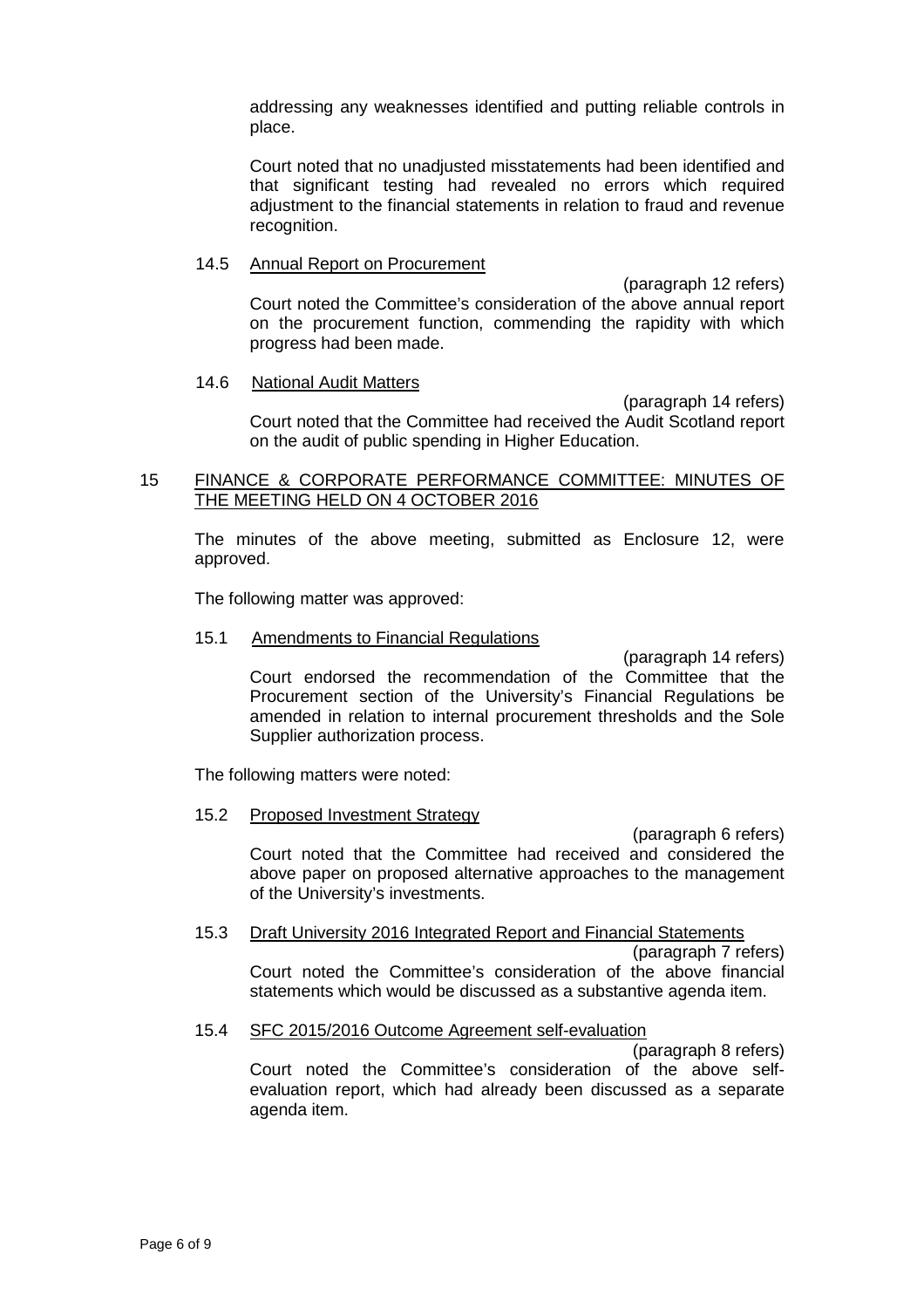### 15.5 University Finance Report

(paragraph 9 refers)

Court noted the Committee's consideration of a Finance Report which provided the Committee with an integrated view of the University's current financial position, including the actual 2016 result and an examination of future outlook, debt management and treasury management.

# 15.6 Kydd Building Project update

(paragraph 10 refers) Court noted that the Committee had received and considered a report on progress to date on the laboratory and cladding project.

# 15.7 Candidate Capital Projects 2016/2017

(paragraph 11 refers) Court noted the Committee's consideration of four projects being considered for the next phase of development under the capital plan for investment in the University estate and ICT infrastructure.

# 15.8 Procurement overview and update

(paragraph 12 refers) Court noted the Committee's consideration of the above overview of the procurement function and proposed future developments.

#### 15.9 Procurement annual report

(paragraph 13 refers) Court noted that the Committee had received and considered the

# 15 DRAFT ANNUAL REPORT AND FINANCIAL STATEMENTS FOR THE YEAR ENDED 31 JULY 2016

above annual report on the procurement function.

CT/1016/13

Court received and considered the University's annual report and financial statements to 31 July 2016. Members noted the expanded format of the report and welcomed the additional narrative, which had significantly enhanced members' understanding. In discussion, members commended the report and noted that, in future, different iterations of the report accompanying the financial statements would be produced for different constituencies of stakeholders in close collaboration with the Directorate of External and Corporate Relations.

Thereafter, Court approved the annual report and financial statements.

# 16 GOVERNANCE & NOMINATIONS COMMITTEE: MINUTES OF THE MEETING HELD ON 13 SEPTEMBER 2016

The minutes of the above meeting, submitted as Enclosure 14, were approved.

The following matters were noted:

16.1 Higher Education Governance (Scotland) Act: work-plan for implementation of the Act at Abertay

(paragraph 5 refers)

Court noted the Committee's consideration of the above work-plan, intended to apprise members of early thinking on implementing the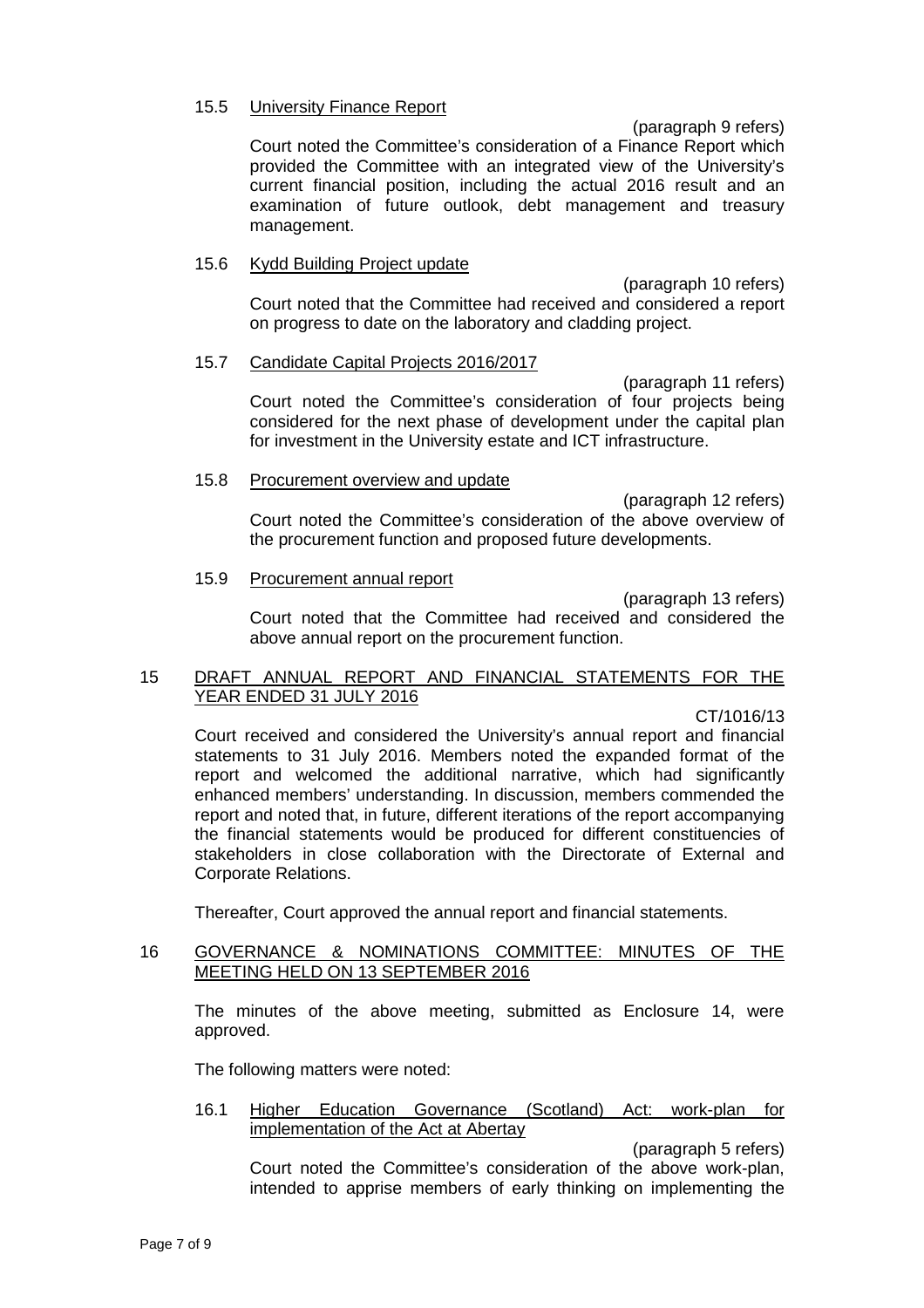Act, which would require careful preparation in implementing changes to the composition of the governing body.

# 16.2 Review of the Scottish Code of Good HE Governance: update

(paragraph 6 refers) Court noted that the Committee had received an update on the current review of the Scottish Code of Good HE Governance, noting that the consultants reviewing the Code were expected to present their report to the Code Review Steering Group in December 2016.

#### 16.3 Draft report on the annual review of Court's Effectiveness (paragraph 7 refers)

Court noted the Committee's consideration of the draft report, which had already been discussed as a substantive agenda item.

# 17 PEOPLE, HEALTH & EQUALITY COMMITTEE: MINUTES OF THE MEETING HELD ON 6 OCTOBER 2016

Court received and approved the minutes of the above meeting, submitted as Enclosure 15.

The following matter was approved:

# 17.1 Reserved Forces Policy

(paragraph 7 refers) Court endorsed the recommendation of the Committee that the above policy on support available for staff in the Reserve Forces. It was noted that this policy had not been considered by the Joint Liaison Group.

The following matters were noted:

# 17.2 Brexit: implications for Abertay staff

(paragraph 6 refers) Court noted the Committee's consideration of the above report, which had already been discussed by Court, under item 7, above.

#### 17.3 Health & Safety Annual Report

(paragraph 9 refers) Court noted the Committee's consideration of the above report, which had already been discussed by Court, under item 9, above.

# 17.4 Prevent Duty Annual Report

(paragraph 11 refers) Court noted the Committee's consideration of the above report, which had already been discussed by Court, under item 11, above.

The Chair of the Committee advised Court that the University had been awarded the Race Equality Charter Mark (RECM) Bronze award and was the only Scottish University to receive this award. Court commended the significant degree of effort by University staff in the preparation of the application.

# 18 REPORT OF THE REMUNERATION COMMITTEE

CT/1016/16

The University Secretary introduced the above report, which provided a